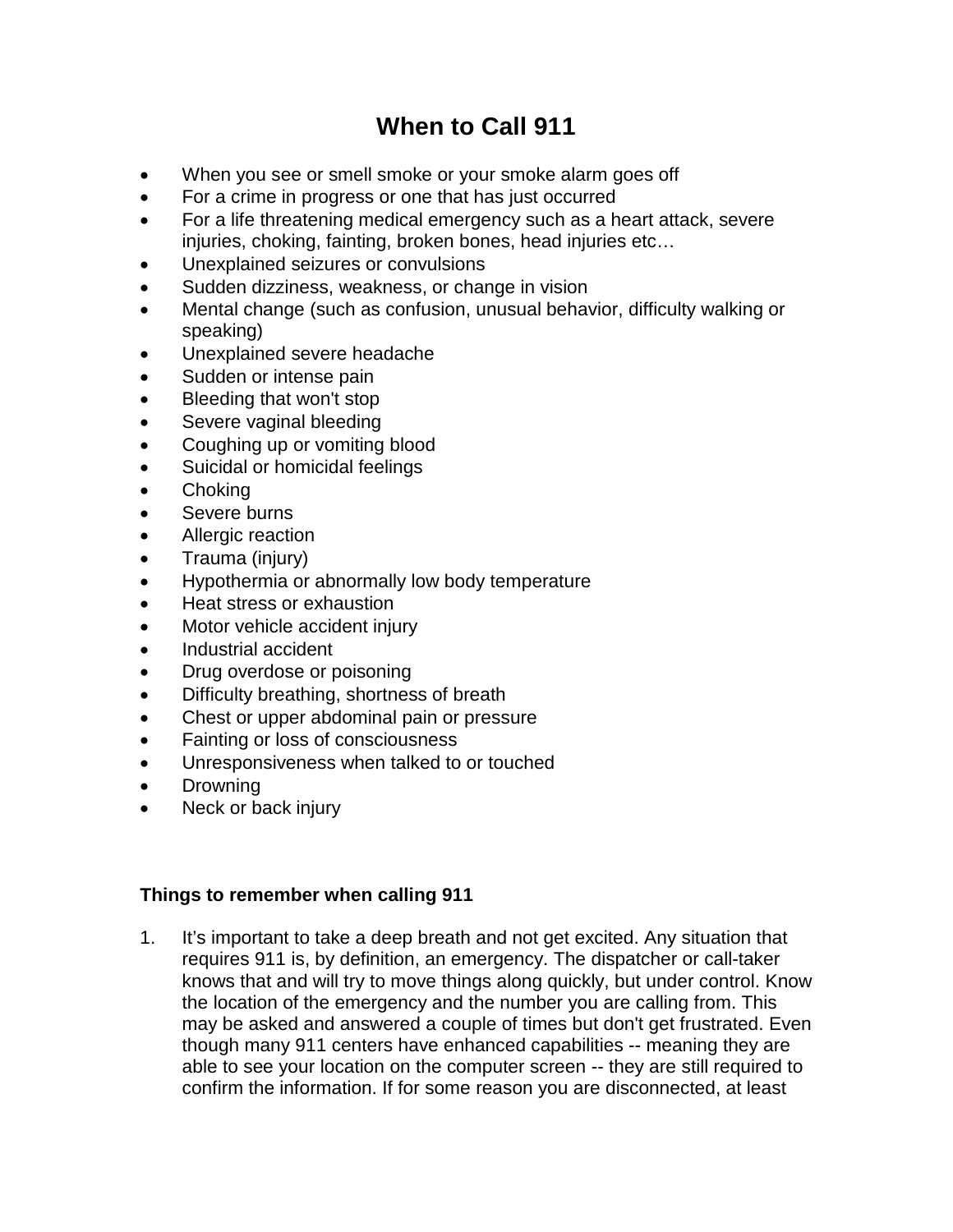emergency crews will know where to go and how to call you back. As the call progresses, you will hear clicking - do not hang up!

- 2. Wait for the call-taker to ask questions, then answer clearly and calmly. If you are in danger of assault, the dispatcher or call-taker will still need you to answer quietly, mostly "yes" and "no" questions.
- 3. If you reach a recording, listen to what it says. If the recording says your call cannot be completed, hang up and try again. If the recording says all calltakers are busy, *wait*! When the next call-taker or dispatcher is available to take the call, it will transfer you.
- 4. Let the call-taker guide the conversation. He or she is typing the information into a computer and may seem to be taking forever. There's a good chance, however, that emergency services are already being sent while you are still on the line.
- 5. Follow all directions. In some cases, the call-taker will give you directions. Listen carefully, follow each step exactly, and *ask for clarification* if you don't understand.
- 6. Keep your eyes open. You may be asked to describe victims, suspects, vehicles, or other parts of the scene.
- 7. Do not hang up the call until directed to do so by the call-taker.

# **Tips**:

- 1. No matter what happens *Stay Calm*
- 2. Never program 911 into your automatic dialer (phone memory). You're not going to forget the number and accidental 911 calls are more likely with auto-dialers. If someone calls 911 and doesn't speak, emergency services must still be dispatched.

# **How to Call 911 from a Cellphone**

## *Location, Location, Location*

When you call 911 from a cell phone, the call often lands in a regional center. To get help to you, there are two pieces of information the call-taker needs to know *immediately*:

- 1. Tell the call-taker the address and city you're calling from.
- 2. Tell the call-taker what *type of emergency* you have.

All landline or home phone calls as well as 911 cellphone calls come to the Pinellas County 911 Center in which is located in Clearwater.

*Any Phone Will Do*